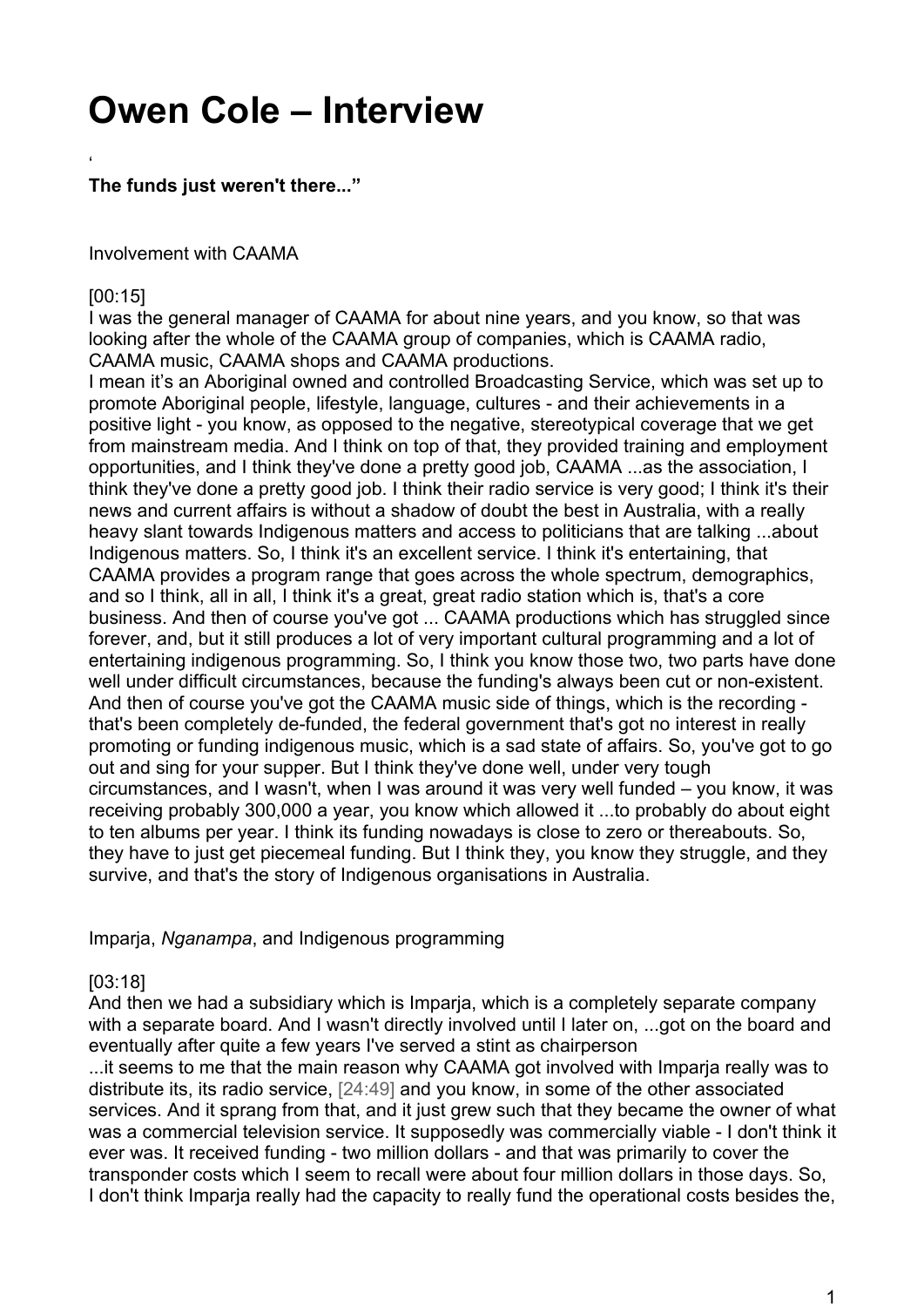you know, the transponder cost. So, it'd always struggle. So, there was this belief that - by the founders - that it would be the vehicle, if you like, to produce a lot of indigenous programming. Well, the realities of it are that it's a very poor, very fragile business model that just couldn't do it - the funds just weren't there. And that was proven time and time again. So, what, what in actual fact happened was that responsibility was transferred across to CAAMA, who've managed to secure some funding for *Nganampa*, the *Nganampa* series, and from the AFC originally, then when they secured extra funding from Imparja, and then later on from one of the Departments. And... but it's always struggled to really afford to... fund indigenous programming. So, I think, I think the model was severely flawed, not told the owners, and I think time has proven that and then that's become a beast unto itself really. And if you talk to the directors they want it now, they they're quite proud of Imparja, notwithstanding the fact that it doesn't produce a lot of indigenous programming - very minuscule. It does ... partially fund *Nganampa*. And it does, you know, bits and pieces but the fact that it survived, if you talk to the, to the directors ... they're very proud of it and the fact that it's Aboriginal...

I mean we tried virtually everything to try and access you know some dollars. I think we all wanted to increase the level of Indigenous programming. Unfortunately, they just didn't have the capacity to do it. I mean we had, you know, we accessed some funding for some programs but it wasn't sustainable. You know the Australian government model doesn't allow for continuity funding so, you know, sporadically we'd do a large production slate and then it'd disappear. And in the end, we ended up ... with the *Nganampa* series basically. But the realities of that are that *Nganampa* was about all remote communities and their cultures and their stories and their Dreamtime, so you know CAAMA has managed to ...work with the communities to do that programming.

Well I think it's important that, you know, making programs on culture, language and dance is very important - but it's a dynamic thing, it's not something that you stick away in the archives, you know... It's about you know, taking it to the communities and letting them use it to revitalize in some instances, where people have lost part of their culture. I think it's critically important that this type of programming take place...

Imparja, Channel 31, ICTV, NITV & SBS

# [07:41]

I was around when Channel 31 was...the idea of channel 31 it was formed and in actual fact it was a guy called Tim Mason and he was chief engineer of Imparja, who came up with this idea of, you know, with compression you know, technology, digital technology that we could squeeze in our programming into three quarters of the transponder which would free up that, that bit of space for you know community television. He was one who promoted it - and the board really accepted it... that channel as its own. Quite obviously you know ICTV came along and there was always this dispute as to who actually owned the channel. You know there was a view of the board was it really Imparja's - well it was Imparja's - and we were allowing new access to it, and we support that access and, you know...so yeah I think everyone is pretty supportive of it. And, of course the complication was to arise, which was the National Indigenous Television Service.

We needed some medium to start broadcasting - and the board believed that we had to fill 24 hours. We got to broadcast 24 hours, so that we could accommodate ICTV - Indigenous community television service programming and anything that NITV with it's paltry million a year, and which had to cover transmission costs. So that translated into not too many hours of original programming that we could squeeze it all in together. Now unfortunately relationships through NITV and ICTV just weren't any good from... day one